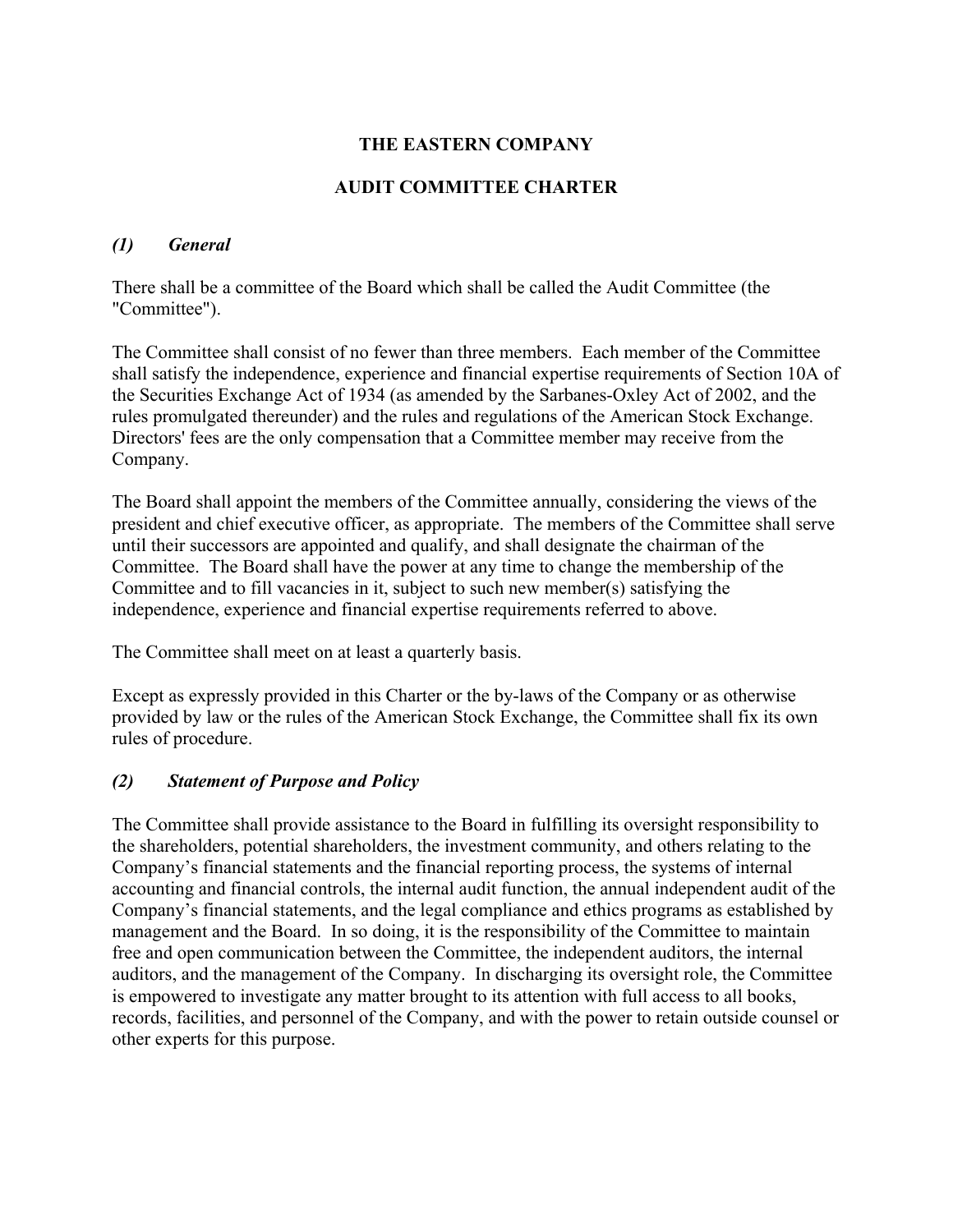## *(3) Audit Committee Authority and Responsibilities*

The Committee shall have the authority to appoint or replace the Company's independent accounting firm (subject, if applicable, to shareholder ratification), and shall approve all audit engagement fees and terms and all non-audit engagements with the independent accounting firm. The Committee shall consult with management but shall not delegate these responsibilities, except that pre-approvals of non-audit services may be delegated to a single member of the Committee. In its capacity as a committee of the Board, the Committee shall be directly responsible for the oversight of the work of the independent accounting firm (including resolution of disagreements between management and the independent accounting firm regarding financial reporting) for the purpose of preparing or issuing an audit report or related work, and the independent accounting firm shall report directly to the Committee.

The Committee shall have the authority, to the extent it deems necessary or appropriate, to retain special legal, accounting or other consultants to advise the committee and carry out its duties, and to conduct or authorize investigations into any matters within its scope of responsibilities. The Committee shall meet periodically with management and the independent accounting firm in separate executive sessions in furtherance of its purposes.

The Committee may request any officer or employee of the Company or the Company's outside counsel or independent accounting firm to attend a meeting of the Committee or to meet with any members of, or consultants to, the Committee.

The Committee shall make regular reports to the Board. The Committee shall review and reassess the adequacy of this Charter annually and recommend any proposed changes to the Board for approval. The Committee shall annually review the Committee's own performance.

In performing its functions, the Committee shall undertake those tasks and responsibilities that, in its judgment, would most effectively contribute and implement the purposes of the Committee. The following functions are some of the common recurring activities of the Committee in carrying out its oversight responsibility:

- Review and discuss with management and the independent accounting firm the Company's annual audited financial statements, including disclosures made in "Management's Discussion and Analysis of Financial Condition and Results of Operations" or similar disclosures, and the matters required to be discussed pursuant to the Statement on Auditing Standards No. 61, and recommend to the Board whether the audited financial statements should be included in the Company's Form 10-K.
- Review and discuss with management and the independent accounting firm the Company's quarterly financial statements, including disclosures made under "Management's Discussion and Analysis of Financial Condition and Results of Operations" or similar disclosures, and the matters required to be discussed pursuant to the Statement on Auditing Standards No. 61, prior to the filing of its Form 10-Q, including the results of the independent accounting firm's reviews of the Company's quarterly financial statements to the extent applicable.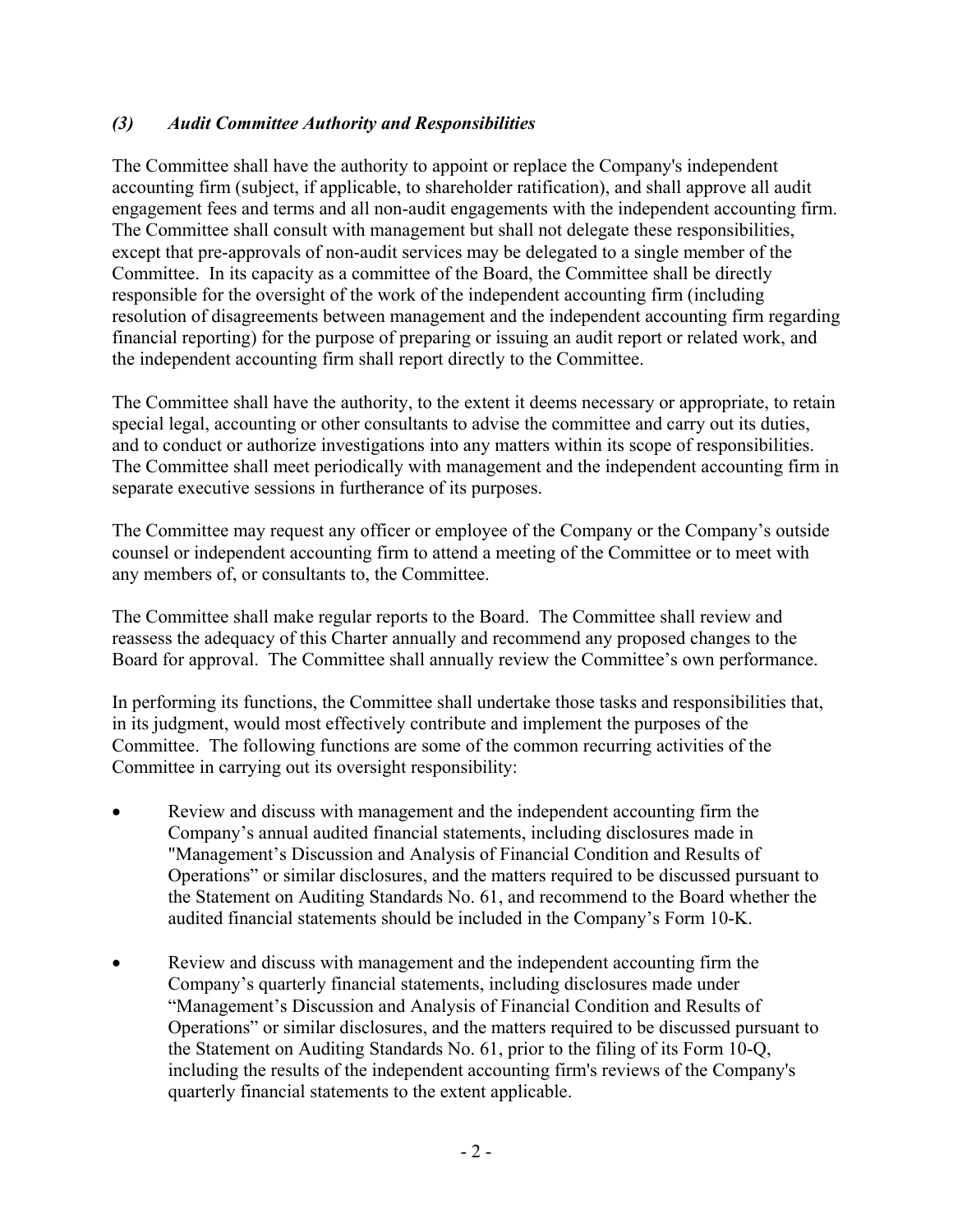- Review and discuss with management and the independent accounting firm, as applicable: (a) major issues regarding accounting principles and financial statement presentations, including any significant changes in the Company's selection or application of accounting principles, and major issues as to the adequacy of the Company's internal controls and any special audit steps adopted in light of material control deficiencies; (b) analyses prepared by management or the independent accounting firm setting forth significant financial reporting issues and judgments made in connection with the preparation of the financial statements, including analyses of the effects on the financial statements of alternative methods under generally accepted accounting principles ("GAAP"); (c) any management letter provided by the independent accounting firm and the Company's response to that letter; (d) any problems, difficulties or differences encountered in the course of the audit work, including any disagreements with management or restrictions on the scope of the independent accounting firm's activities or on access to requested information and management's response thereto; (e) the effect of regulatory and accounting initiatives, as well as off-balance sheet structures, on the financial statements of the Company; and (f) earnings press releases (paying particular attention to any use of "pro-forma," or "adjusted" non-GAAP, information), as well as financial information and earnings guidance (generally or on a case-by-case basis) provided to analysts and rating agencies.
- Meet with the independent auditors and financial management of the Company to review the scope of the proposed audit for the current year and the audit procedures to be utilized, and at the conclusion thereof review such audit, including any comments or recommendations of the independent auditors.
- Review the disclosures concerning the Committee and its operations as may be required for inclusion in proxy materials distributed by the Company in connection with meetings of its shareholders.
- Establish and review procedures for the receipt, retention and treatment of complaints received by the Company regarding accounting, internal accounting controls or auditing matters, and the confidential, anonymous submission by Company employees of concerns regarding questionable accounting or auditing matters.
- Review and discuss all relationships which the independent accounting firm has with the Company in order to consider and evaluate the independent accounting firm's continued independence, ensure the rotation of the lead (or coordinating) audit partner and other significant audit partners, and establish clear hiring policies for employees or former employees of the independent accounting firm who are proposed to be hired by the Company.
- When applicable, review the independent accounting firm's attestation to management's report included in the annual report on Form 10-K which evaluates the Company's internal controls and procedures for financial reporting.